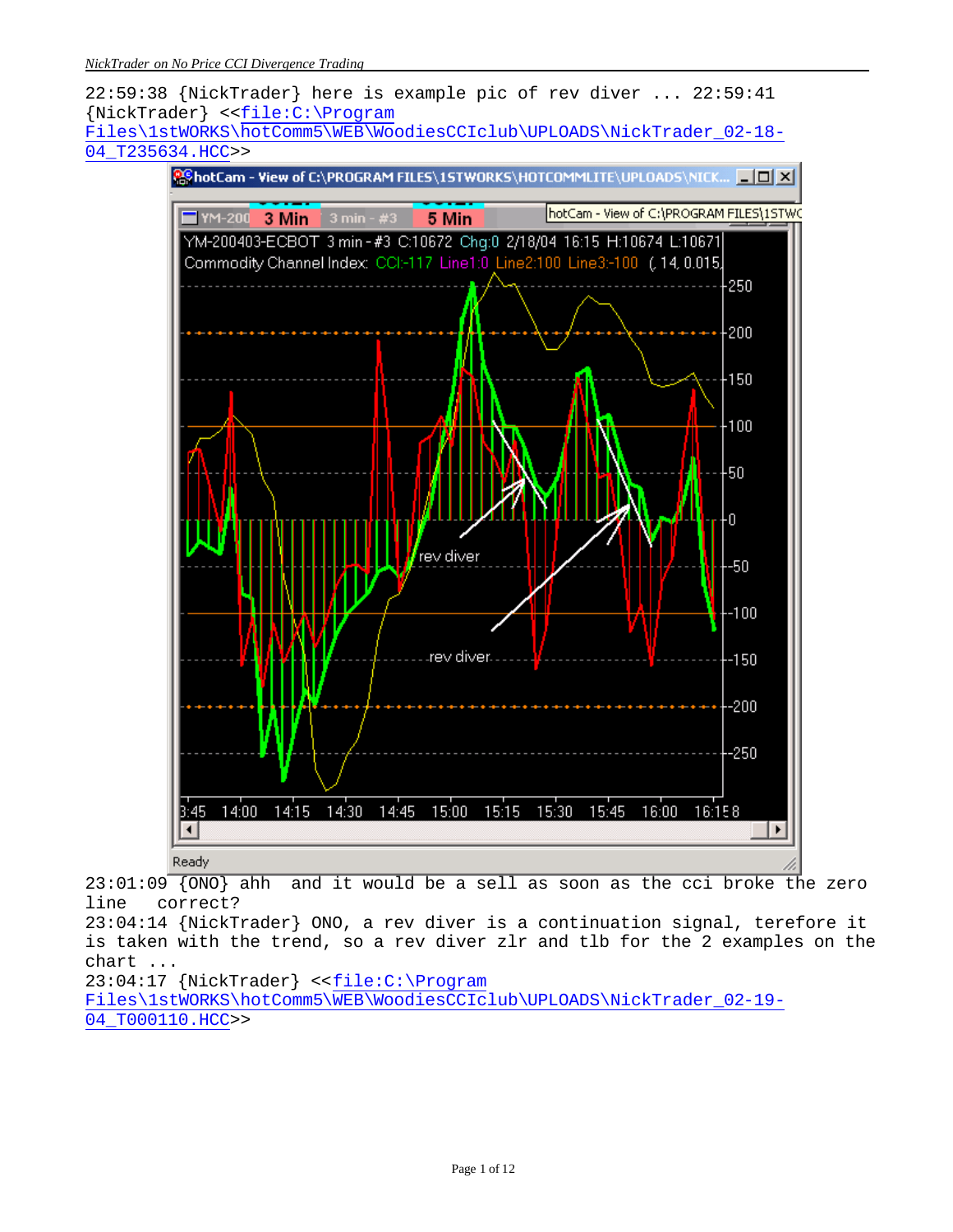

23:06:18 {speedo} ono the way I read it cci rejects zero line goes up for 20 min and rejects again and goes down

23:07:38 {DaveTrdr} nick only problem is if you look at prices on that chart they were making lower lows vs. cci so div would not be there on rev div+tlb on second example

23:08:02 {DaveTrdr} I mean price was confirming cci action

23:08:48 {DaveTrdr} that seems to be the only catch to trading cci with no prices, hard to see if div is div or just tracking price 23:09:03 {NickTrader} Dave, i dont c price, so to use cci u must use patterns.... if it looks like a diver, then it is a diver... 99% of those will be correct 23:09:33 {DaveTrdr} ok no problem, just pointing it out in case ono looked at the same chart w/prices on his platform 23:09:42 {NickTrader} y 23:09:48 {blinky} thats one of the resons i cam up with the name Ms and Ws :) 23:10:25 {blinky} "blinky its not a diver !!! " 23:10:26 {NickTrader} .... and there is the problem folks fixated on price.... it just spooks u ....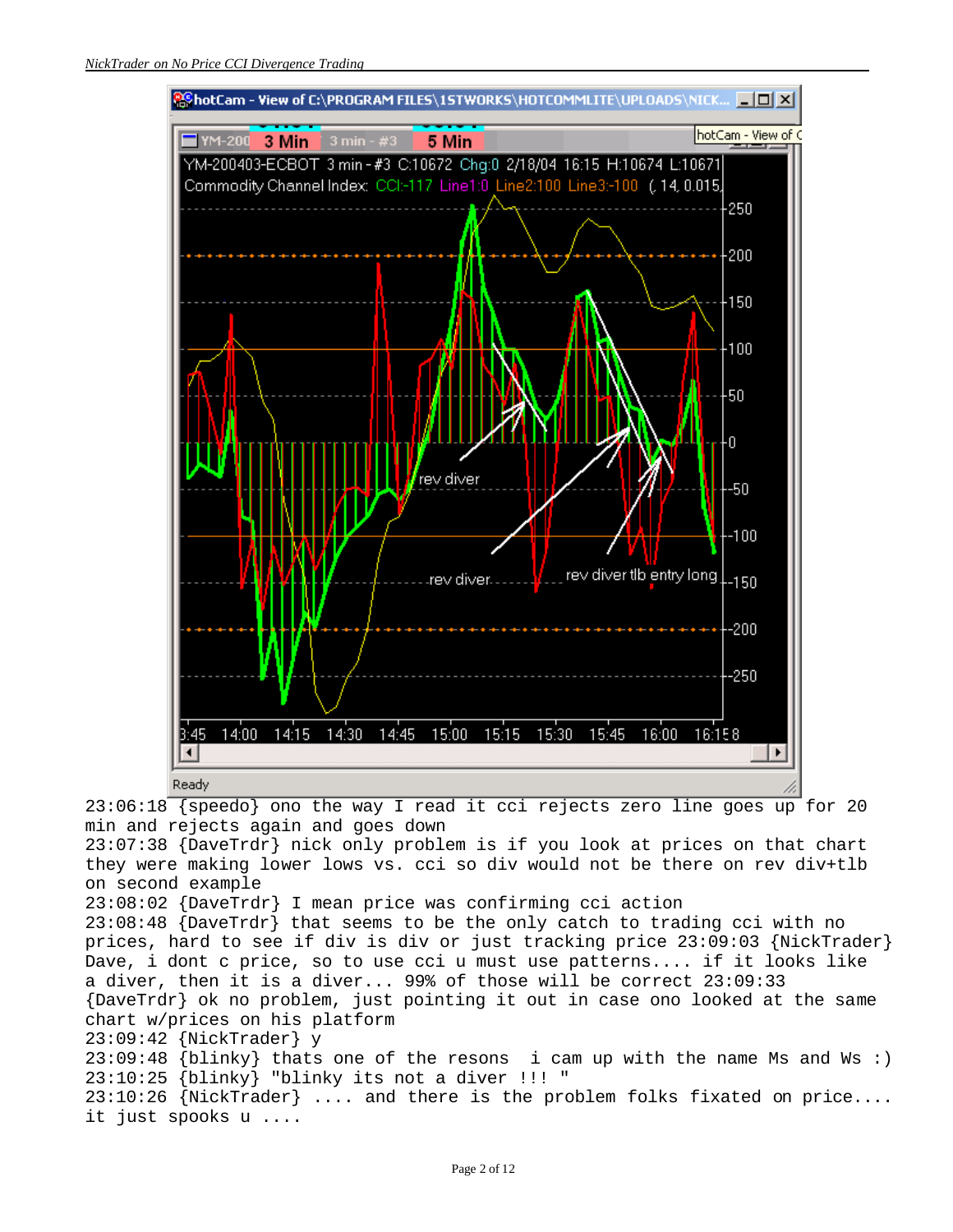

23:12:52 {NickTrader} without price i will assume that price is making higer highs 23:12:56 {blinky} i would need to see price to be sure :) 23:13:03 {NickTrader} but i dont really care 23:13:09 {NickTrader} lol 23:13:11 {ken g} thats tremendous – 23:13:23 {blinky} show us price Nick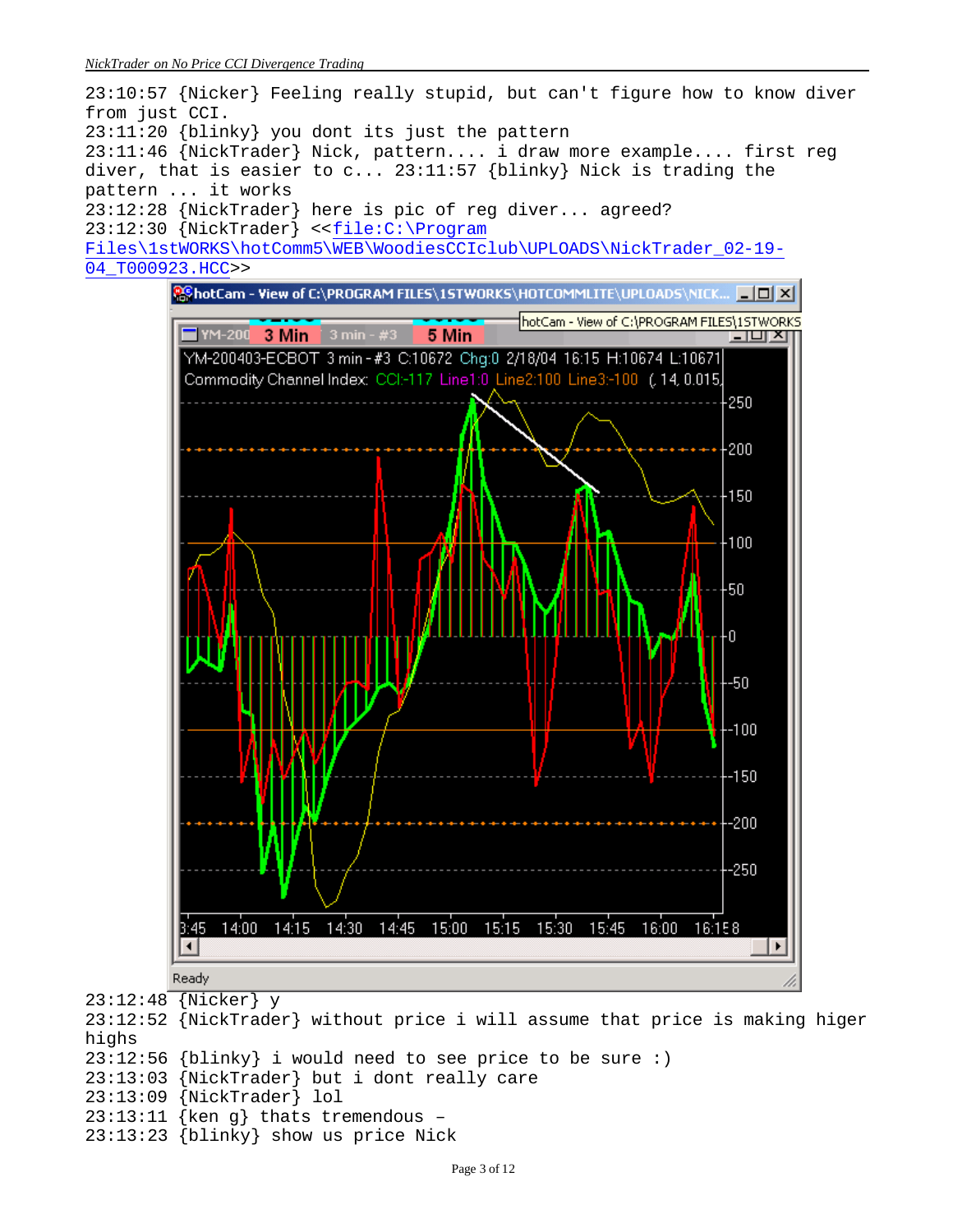*NickTrader on No Price CCI Divergence Trading*



{NickTrader} there is is.... official diver 23:15:09 {NickTrader} Dave, at 99% i dont care  $23:15:17$  {blinky} wow Nick, the pattern is still the same !!! 23:15:22 {NickTrader} lol 23:15:32 {blinky} gee 23:15:36 {blinky} thats good

- $23:16:27$  {DaveTrdr} you two are incorrigable =)
- 23:16:43 {blinky} we love our CCI
- 23:16:46 {Nicker} NickT, thanks very much. I can see it now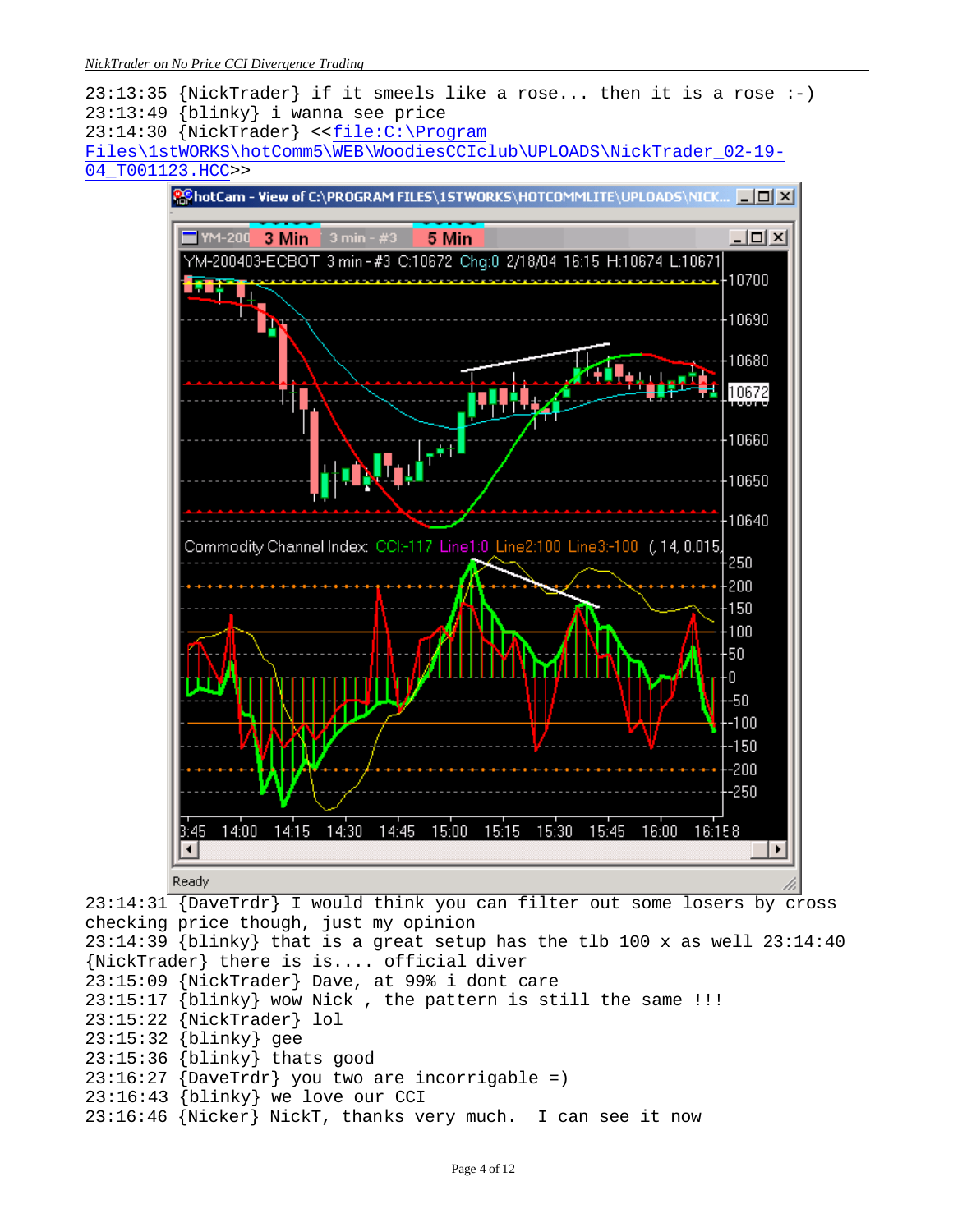23:17:12 {NickTrader} the point is u dont need the price.... and removing it makes for less stressfull trading cause your are not focused on price moves that can scare u 23:17:34 {NickTrader} and u then focus on cci signals 23:18:25 {randall} Nicktrader, if you aren't looking at prices do you enter trades with market orders? 23:18:38 {DaveTrdr} my other concern with no price is risk/stops 23:18:41 {NickTrader} I do limit orders 23:19:06 {NickTrader} u can c the price value on the platform 23:19:22 {DaveTrdr} I like to see a price peak to know where the best place to put a stop is 23:19:31 {NickTrader} i use BT and get on the bid for long on on the ask for short 23:20:01 {NickTrader} Dave, my stop is fixed amount.... 10tick for YM 23:20:20 {speedo} nick here was a good move today but prices werent really making higher highs for reg diver any insite? 23:20:31 {NickTrader} i dont let it get there if trade goes against me.... it's just a safety net 23:21:14 {DaveTrdr} but volatility can change nick, sometimes drastically.... 10 ticks might get you whipped to shreds 23:21:50 {DaveTrdr} some of these people with their tight fixed stops on es are in for pain when the range starts to expand 23:21:59 {NickTrader} Dave, not found it a problem... if it's that wild than i sit on hands cause there is indecision 23:22:21 {randall} nicktrader, how many cci bars before you decide it is not a good trade....do you exit if one cci bar goes against you? 23:22:23 {DaveTrdr} it's not a problem under daily range contraction 23:22:58 {DaveTrdr} in my opinion when daily range starts to expand you'll find yourself being whipped or not trading because the move appears too volatile 23:24:09 {NickTrader} Dave, been using the same stops now for over a year and not been a problem 23:25:31 {Nicker} NickTr, thanks for that KOOOL demo 23:25:39 {NickTrader} yw 23:25:40 {DaveTrdr} ok nick, just keep in my over the past year we have seen a steady range-contraction on most of these products except for EUR a few others. If it works for you great, but I think the fixed-stop ad-infinitum theory might be flawed 23:27:06 {NickTrader} Dave, perhaps, but for now it works.... I let the market prove to me what works... 23:27:45 {DaveTrdr} ok good, great trading examples btw, thanks! 23:28:48 {NickTrader} speedo. the first point must be above 100 line 23:28:52 {Nicker} DaveTrdr, have u traded YG? speaking of range.... cBOT site says avg gain 55%/contract??? 23:28:57 {NickTrader} price? whats that? 23:29:00 {Kiwi} dave. I think the range contraction has done the other thing. it hasnt yet meant that u can get a signal with closer stops .... it has created less follow thru after the signal and a lower risk/reward. If u look at the average range of the dow over long periods u find that the recent (late 90s range) was exceptional whereas the range from 9293 was pretty normal. current range is very abnormal and has almost always been associated with a significant top. 23:29:52 {DaveTrdr} nicker haven't traded nor really watched yg, sounds wild though.... what kind of liquidity? my guess is little? 23:29:57 {NickTrader} speedo, than u have the max number of bars violated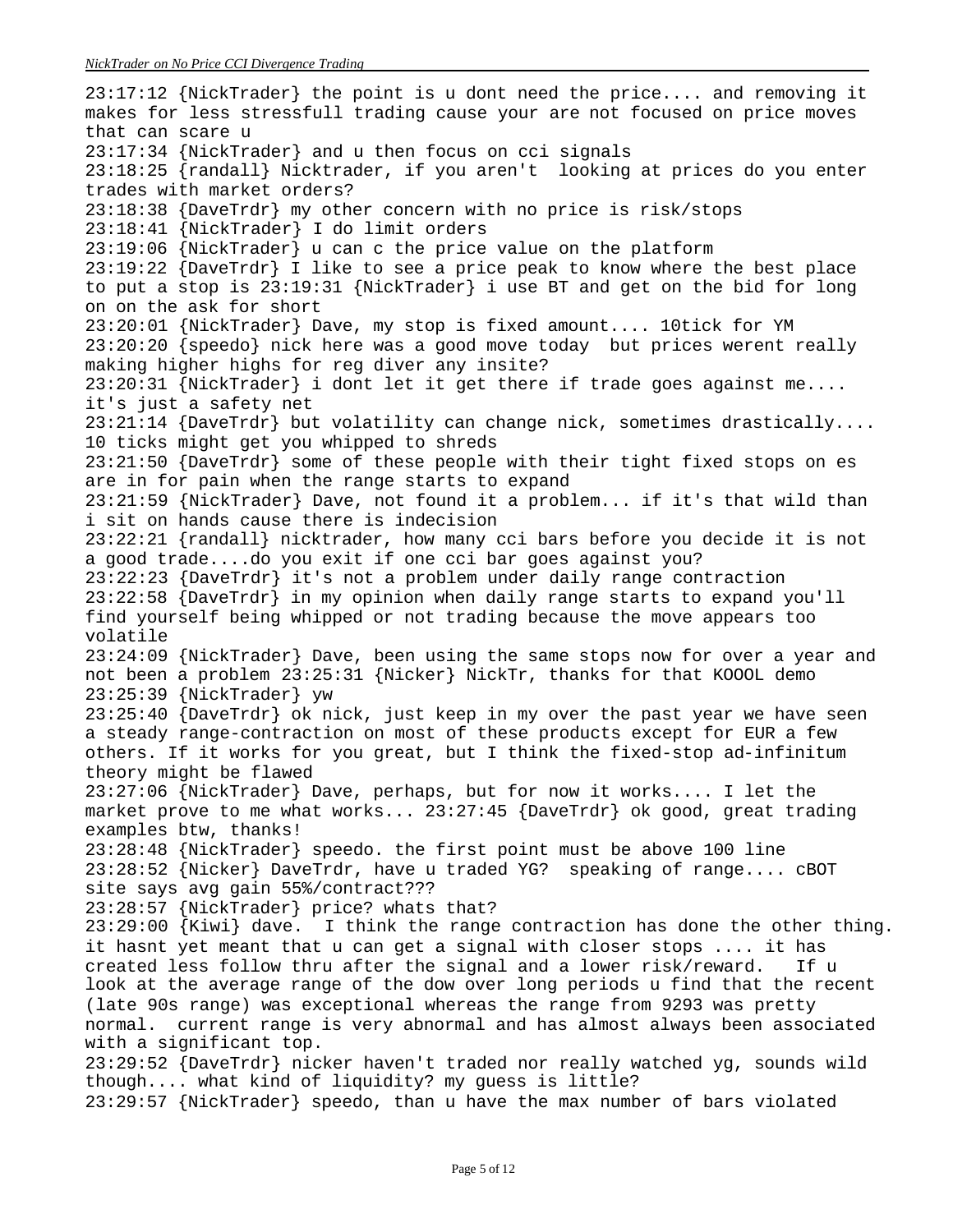23:30:15 {DaveTrdr} kiwi I've found that excess volatility actually signifies a top in a bull market 23:30:42 {Nicker} dave..little vol I think on YG 23:30:46 {DaveTrdr} in a downtrend, this would be topping action though  $23:31:02$  {DaveTrdr} so it depends on whether we're in a uptrend or downtrend which depends on your timeframe =) 23:31:11 {NickTrader} speedo, but here is a key point, once the cci has been on the opposite side on the first point on that trend line for more than 5+ bars (trend indicator) that line u draw is not valid 23:31:56 {speedo} ok thanks much nick 23:32:19 {DaveTrdr} I figured nicker, alot of those low volume products can be wild 23:32:19 {NickTrader} a few nuances 23:34:57 {Nicker} NickTr, so an example of no-longer-valid trendline, on the chart you posted would be from low near 14:15 through low at 14:45, then when it hits CCI past 15:00, more than 5 bars of long invalidate the trendline? 23:36:35 {NickTrader} this is valid ... 23:36:38 {NickTrader} <<file:C:\Program Files\1stWORKS\hotComm5\WEB\WoodiesCCIclub\UPLOADS\NickTrader\_02-19- 04\_T003331.HCC>>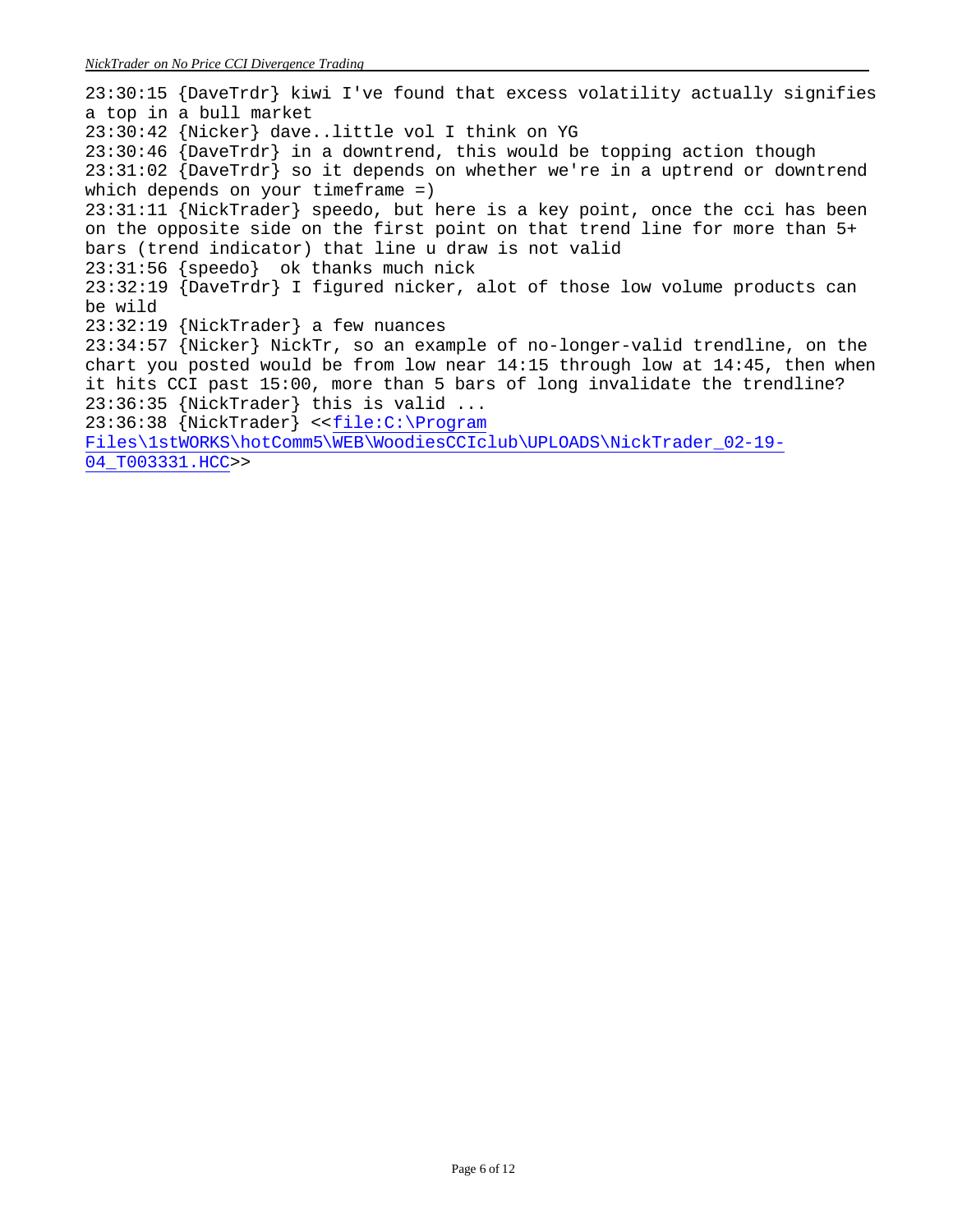

23:36:59 {NickTrader} confused? :-) 23:37:17 {Nicker} That's the one. yes..... what else? 23:38:19 {NickTrader} this is a tripple diver that is valid, meets all requirements .... right? 23:38:21 {NickTrader} <<file:C:\Program Files\1stWORKS\hotComm5\WEB\WoodiesCCIclub\UPLOADS\NickTrader\_02-19-04\_T003514.HCC>>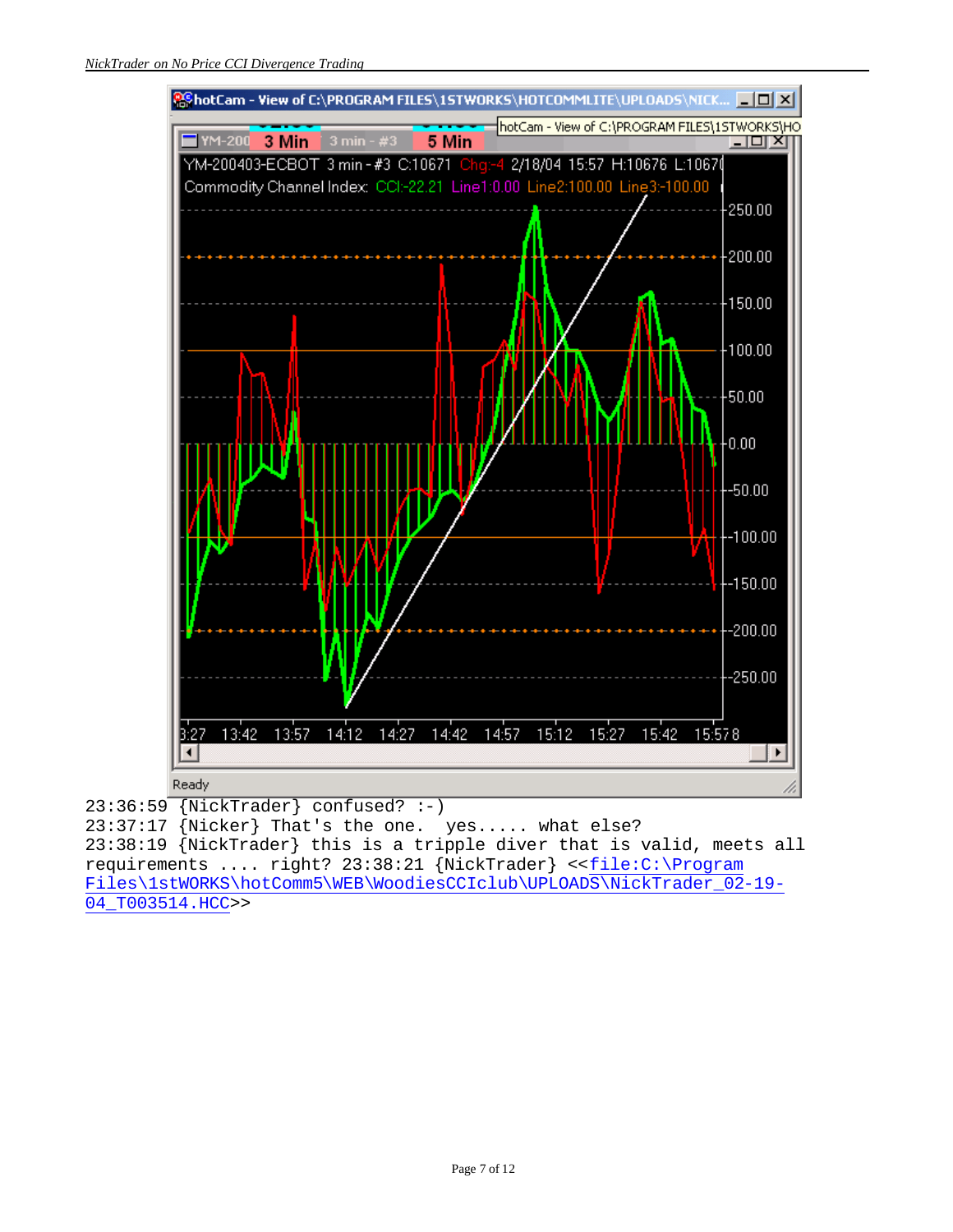

pattern, right? ok 23:39:33 {NickTrader} it's on the same side of cci, its within the 10-12 bars 23:39:35 {Nicker} y on triple 23:39:45 {DaveTrdr} yup 23:39:54 {DaveTrdr} blinky was showing me that kind of setup earlier hehe 23:40:08 {DaveTrdr} I was like "uhhh.... blinky... it's like over +200, how can you short it!" =)  $23:40:35$  {DaveTrdr} it's these little nuances that you can only pick up through great mentors, thanks to blinky and nicktrader and  $all =)$ 23:40:53 {NickTrader} now this is just a TL.... no reg or rev diver sig... its now used for TLB on hfe 23:40:56 {NickTrader} <<file:C:\Program Files\1stWORKS\hotComm5\WEB\WoodiesCCIclub\UPLOADS\NickTrader\_02-19- 04\_T003749.HCC>>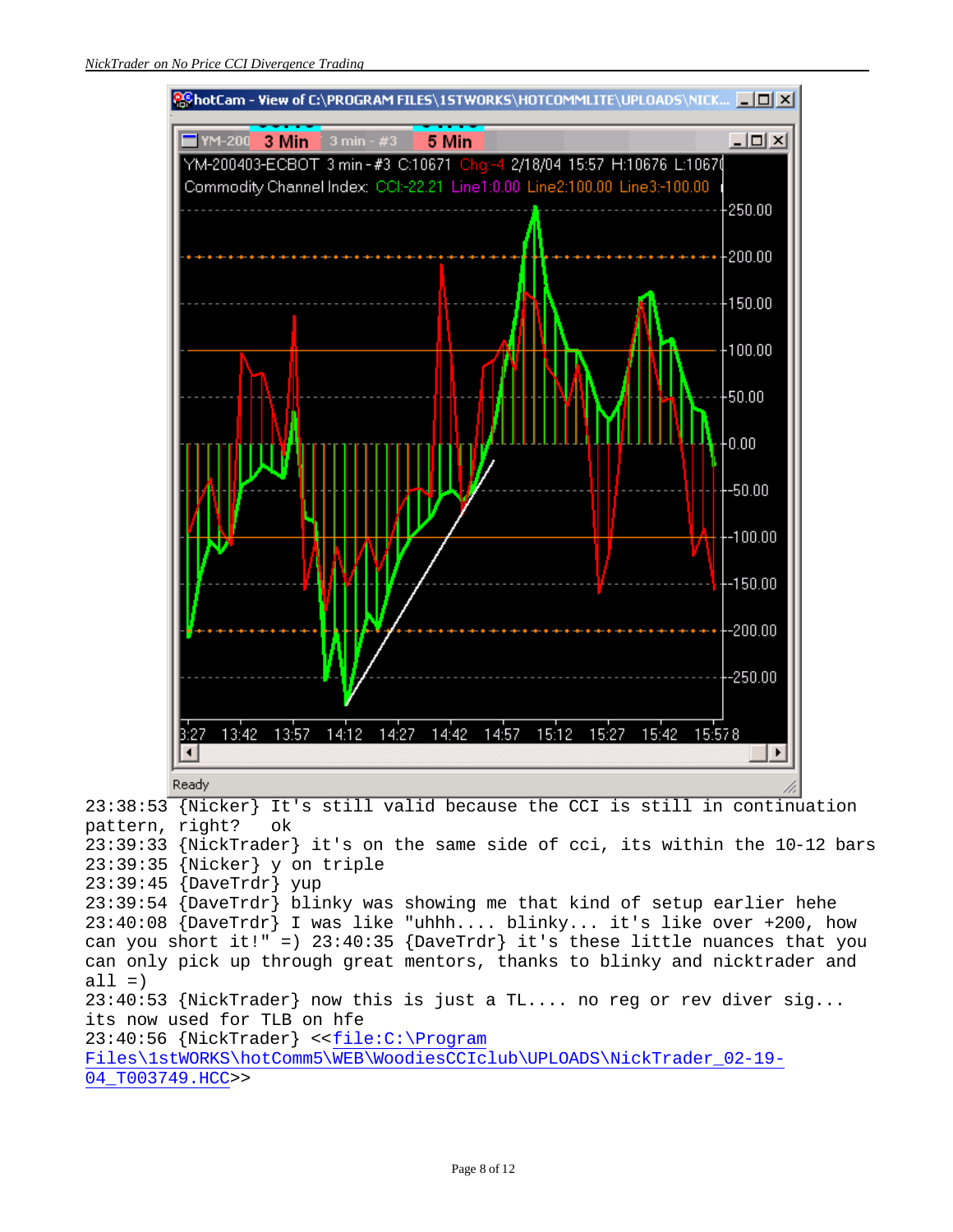

23:41:43 {NickTrader} for a TL there is no requirement to be on same side or max bars 23:42:02 {NickTrader} another nuance ;-) 23:42:11 {Nicker} I appreciate that NickTr. Not confused. Big help!! 23:42:45 {NickTrader} chart time, takes plenty of chart time and u will build ur nuance list 23:43:25 {Nicker} n unace I get it, lookout market! 23:44:09 {Nicker} bad typing=bad pun 23:44:19 {NickTrader} then there is the question of which do i take?... the rev diver or the reg diver 23:44:27 {speedo} and the tlb coinsides with right shoulder on ghost and zero rejectof cci6? 23:44:39 {DaveTrdr} the thing I love about trading is as soon as you think you've got this thing by the tail, it teachs you a new "nuance" Laughing out loud ! 23:44:57 {NickTrader} speedo, y but i never use turbo for signal, nor does woodie 23:45:19 {speedo} just confirming I know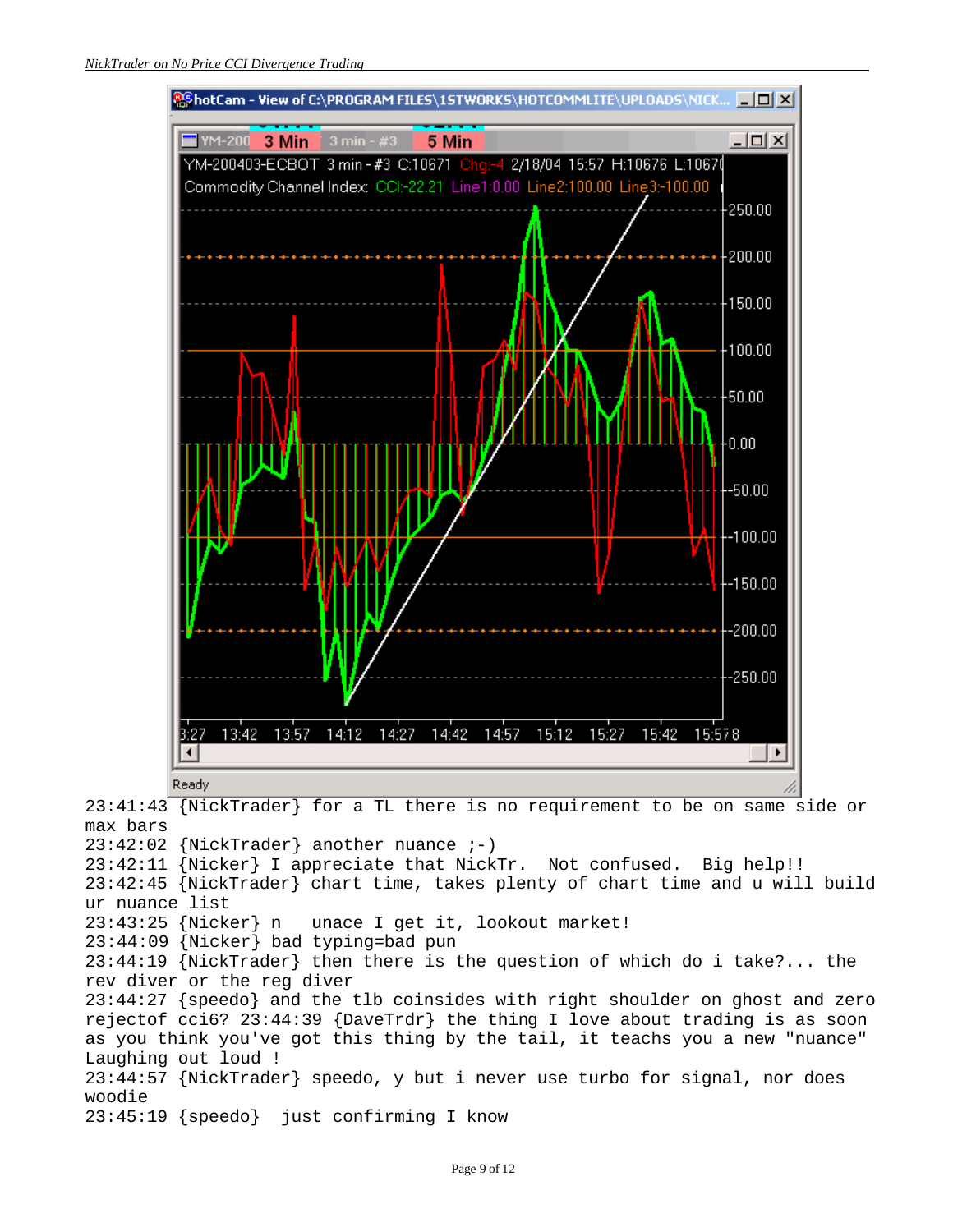



23:47:45 {DaveTrdr} yeah nicker I would think in trending environment to avoid those reg div's =)  $23:47:48$  {NickTrader} looks good?  $23:47:56$ {NickTrader} looks good to me 23:48:19 {DaveTrdr} nickt I'd rather see the div's inside the 100's 23:48:30 {NickTrader} now its a reg diver ... 23:48:33 {NickTrader} <<file:C:\Program Files\1stWORKS\hotComm5\WEB\WoodiesCCIclub\UPLOADS\NickTrader\_02-19- 04\_T004526.HCC>>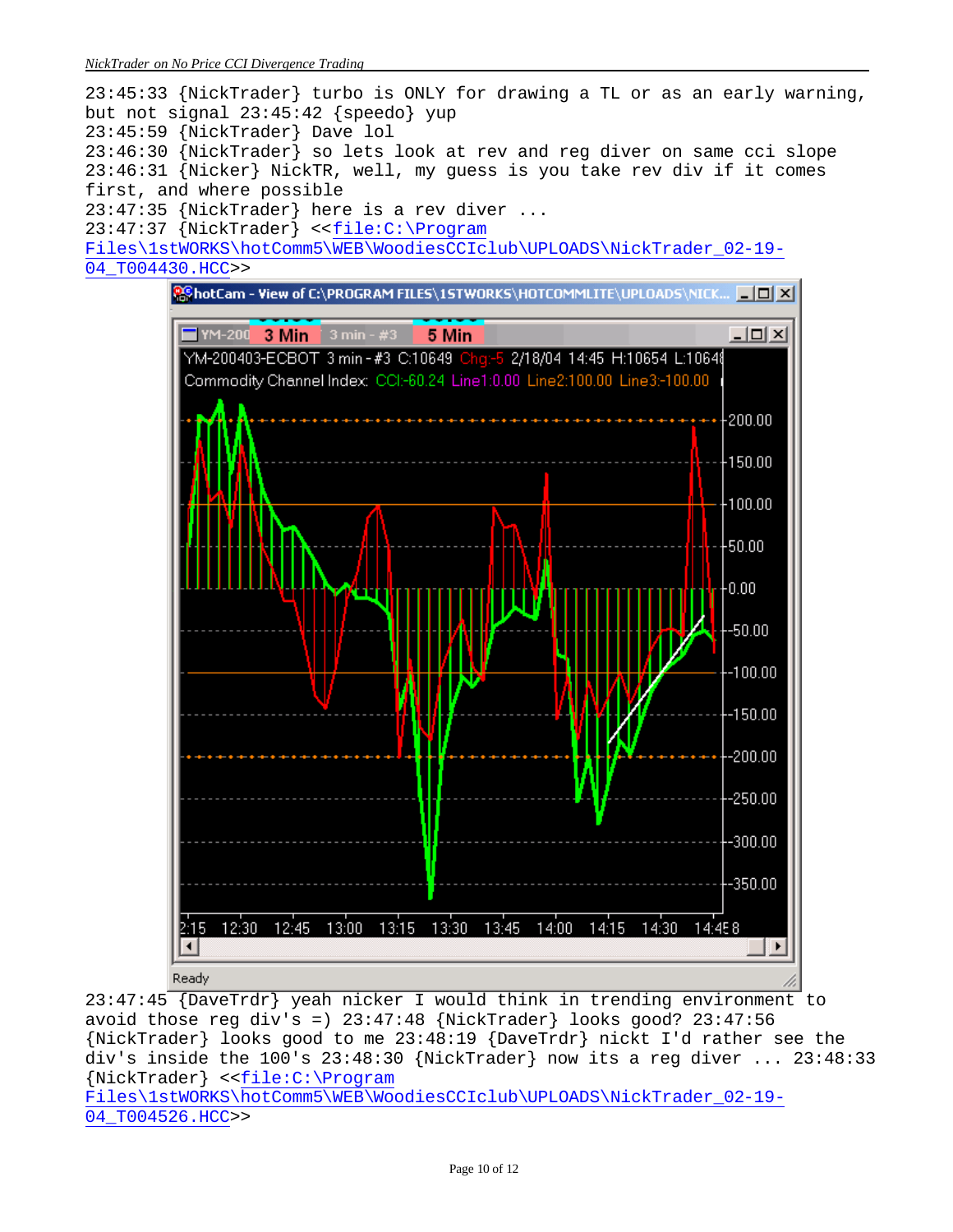

23:48:35  $\overline{\{Nicker\}}$  y, but the diver from the two extreme tipsmay have precedence

23:48:46 {DaveTrdr} gotchya

23:49:42 {DaveTrdr} my notes are starting to look like the us taxcode Laughing out loud !, all of these loopholes and exceptions ;) 23:50:11 {NickTrader} the rev diver was good signal but it failed, more likely cause it was on the extreme from zl (-50) and there was a possibility that it could reverse to go up 23:50:16 {Nicker} That's not really a problem....you just wait and the cCI tells you which to take o(or skip)

23:51:19 {NickTrader} but u cant wait long cause if it moves u than chase it and it will have a higher probability to turn at the -100 line 23:51:39 {Nicker} I see now NickTr.

23:52:11 {NickTrader} so if the signal is there u take it, if it fails u bail asap

23:52:27 {DaveTrdr} nicktr would it be wiser to just avoid these extremes plays? I would guess the odds start to get worse on this type of play 23:52:53 {Nicker} It's all about nick-be-nimble